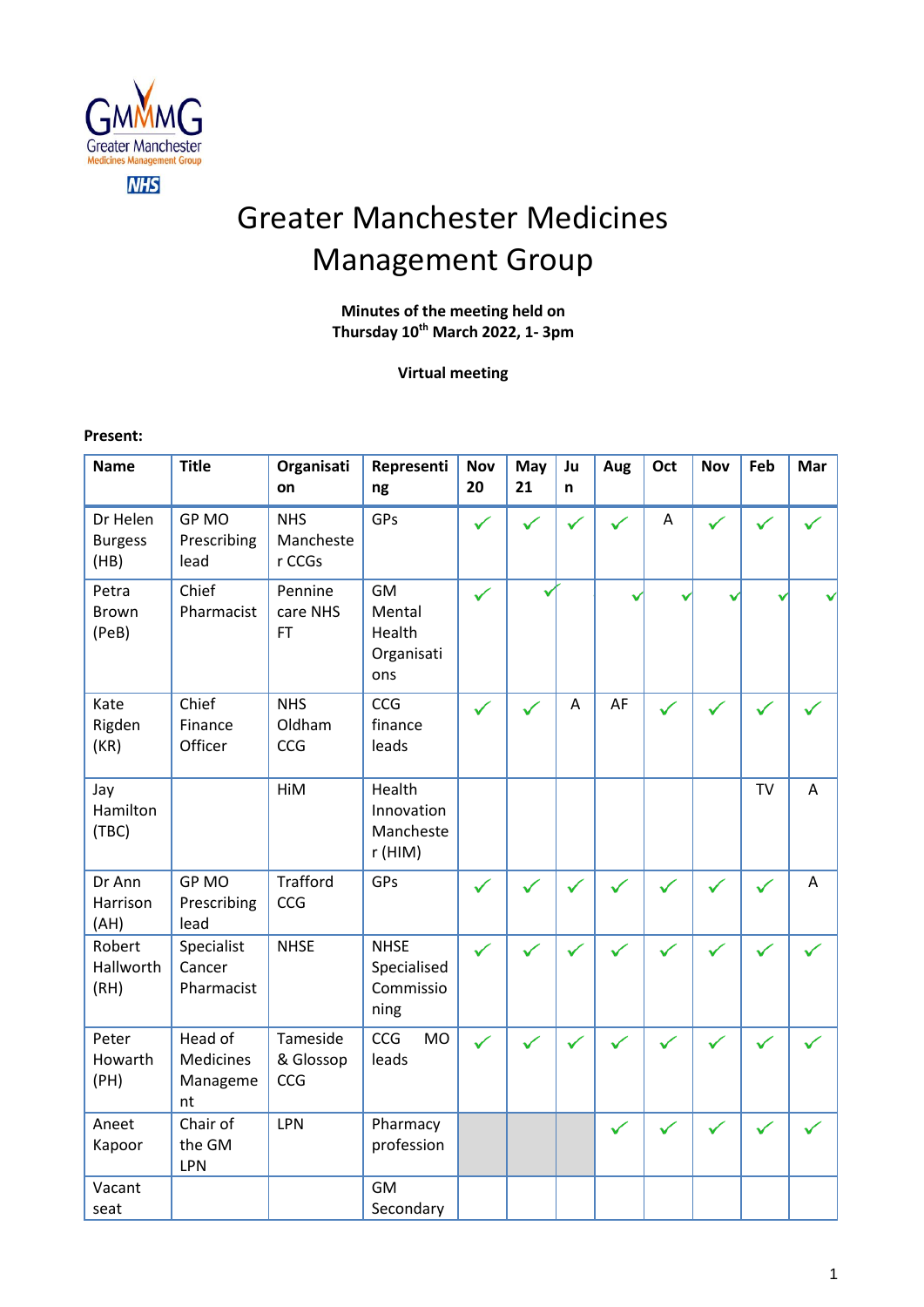|                                 |                                                                                   |                                                    | Care<br>Clincians                              |              |              |              |              |              |              |              |           |
|---------------------------------|-----------------------------------------------------------------------------------|----------------------------------------------------|------------------------------------------------|--------------|--------------|--------------|--------------|--------------|--------------|--------------|-----------|
| Peter<br>Marks<br>(PM)          | <b>LPC Board</b><br>Member                                                        | <b>GM LPC</b>                                      | Communit<br>γ<br>Pharmacy                      | ✓            | A            | ✓            |              |              |              | A            |           |
| Luvjit<br>Kandula<br>(LK)       | Chair $-$<br>Communit<br>y Pharmacy<br>Provider<br><b>Board</b><br>(CPPB)         | <b>GM LPC</b>                                      | Communit<br>у<br>Pharmacy                      |              | ✓            |              | $\checkmark$ |              | $\bigwedge$  | A            |           |
| Fiona<br>Meadowc<br>roft (FC)   | Interim<br>Deputy<br>Director<br>Strategy $-$<br>Integrated<br>Care               | <b>MHCC</b>                                        | CCG<br>Commissio<br>ning lead                  | $\checkmark$ | $\checkmark$ | $\checkmark$ | $\checkmark$ | $\checkmark$ | $\checkmark$ | ✓            | <b>JW</b> |
| Karen<br>O'Brien<br>(KO'B)      | Regional<br>Pharmacist                                                            | <b>NHSEI</b>                                       | <b>NHSEI</b>                                   | $\checkmark$ |              |              |              |              |              | $\checkmark$ |           |
| Rob<br>Bellingha<br>m           | Managing<br>Director<br>Greater<br>Mancheste<br>r Joint<br>Commissio<br>ning Team | The GM<br>Joint<br>Commissio<br>ning Board<br>(MO) | Joint<br>Commissio<br>ning Board               |              |              |              |              | $\checkmark$ |              | ✓            | A         |
| Paul<br><b>Buckley</b><br>(PaB) | Chief<br>Pharmacist                                                               | Stockport<br><b>FT</b>                             | Chief<br>GM<br>pharmacist<br>S                 |              | ✓            |              |              | Α            | ✓            | Α            | A         |
| Steve<br>Simpson<br>(SS)        | Chief<br>Pharmacist                                                               | <b>Bolton FT</b>                                   | Chief<br>GM<br>pharmacist<br>S                 | ✓            |              |              | A            |              |              |              |           |
| Charlotte<br>Skitterall<br>(CS) | Chief<br>Pharmacist                                                               | Mancheste<br>$r$ FT                                | Chair                                          | ✓            | ✓            | $\checkmark$ |              | $\checkmark$ |              | ✓            |           |
| Claire<br>Vaughan<br>(CV)       | Head of<br><b>MO</b>                                                              | Salford<br>CCG                                     | Vice Chair                                     | ✓            | $\checkmark$ | $\checkmark$ | Α            | $\checkmark$ |              | ✓            |           |
| Dr Sanjay<br>Wahie<br>(SW)      | Clinical<br>Director                                                              | <b>NHS Wigan</b><br>CCG                            | GPs                                            | $\mathsf A$  | ✓            | $\checkmark$ | Α            | ✓            | $\checkmark$ | ✓            |           |
| Dr Peter<br>Elton               | SCN<br>representa<br>tives                                                        | Strategic<br>Clinical<br>Network                   | Strateic<br>Clinical<br>Network                | ✓            | $\checkmark$ | $\checkmark$ |              | Α            | $\checkmark$ | $\checkmark$ |           |
| Vacant<br>seat                  |                                                                                   |                                                    | Provider<br><b>Board</b><br>representa<br>tive |              |              |              |              |              |              |              |           |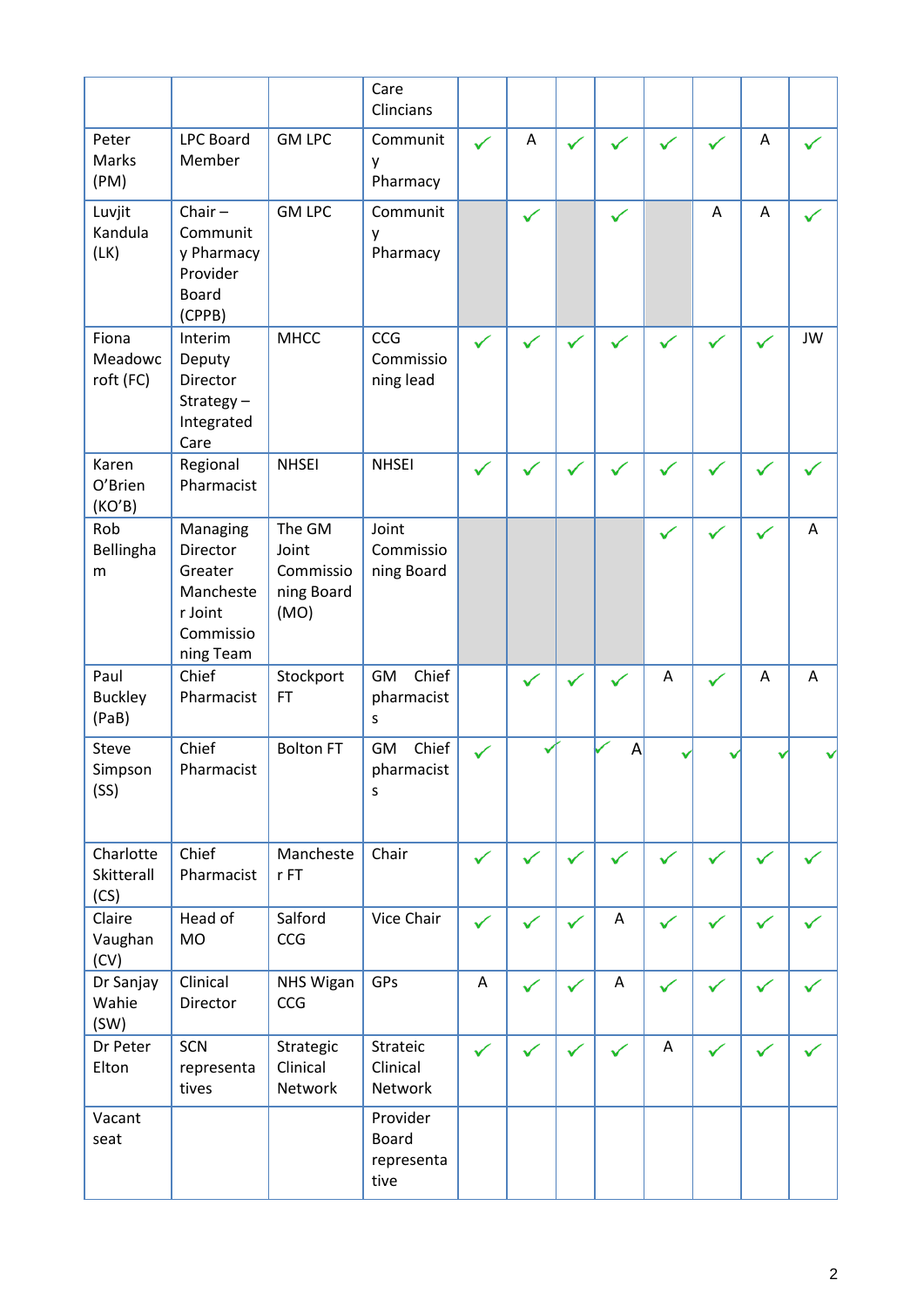| Vacant<br>seat           |                                   |                                           | Council<br>representa<br>tive for GM<br>Social<br><b>Services</b> |              |              |              |             |              |                |              |                |
|--------------------------|-----------------------------------|-------------------------------------------|-------------------------------------------------------------------|--------------|--------------|--------------|-------------|--------------|----------------|--------------|----------------|
| Vacant<br>seat           |                                   |                                           | <b>GM</b><br>Medical<br><b>Directors</b>                          |              |              |              |             |              |                |              |                |
| Vacant<br>seat           |                                   |                                           | Lay<br>representa<br>tive                                         |              |              |              |             |              |                |              |                |
| Vacant<br>seat           |                                   |                                           | GM Public<br>Health                                               |              |              |              |             |              |                |              |                |
| Sue<br>Dickinson<br>(SD) | Director of<br>Pharmacy           | <b>RDTC</b>                               | SPS                                                               | ✓            | $\checkmark$ | $\checkmark$ | $\bigwedge$ | $\checkmark$ | $\overline{A}$ | $\bigwedge$  | $\overline{A}$ |
| Monica<br>Mason<br>(MM)  | Head of<br>Prescribing<br>Support | <b>RDTC</b>                               | Profession<br>al<br>secretary                                     | $\checkmark$ | $\checkmark$ | $\checkmark$ | ✓           | $\checkmark$ | $\checkmark$   |              | ✓              |
| Andrew<br>Martin<br>(AM) | <b>MO</b><br>Pharmacist           | <b>GM Joint</b><br>Commissio<br>ning team | <b>GMMMG</b><br>support                                           | ✓            | $\checkmark$ | $\checkmark$ | ✓           | $\checkmark$ | ✓              | ✓            | ✓              |
| Andrew<br>White<br>(AW)  | Head of<br><b>MO</b>              | <b>GM Joint</b><br>Commissio<br>ning team | <b>GMMMG</b><br>support                                           | $\checkmark$ | $\checkmark$ | $\checkmark$ | ✓           | $\checkmark$ | $\checkmark$   |              | ✓              |
| Dan<br>Newsome<br>(DN)   | Principal<br>pharmacist           | <b>RDTC</b>                               | <b>GMMMG</b><br>support                                           | $\checkmark$ |              |              |             | $\checkmark$ | $\checkmark$   | $\checkmark$ | $\checkmark$   |

# **1. General Business**

# **1.1 Apologies**

As above. Jessica Williams attended on behalf of FM

#### **1.2 Declarations of Interest**

Nil declared, annual forms requested from all members

#### **2.0 Minutes and actions from the last meeting**

The minutes of the February meeting were approved for publication; the group were updated on the progress of outstanding actions.

The group revisited the previous meeting's decision on revisions to the GMMMG ToR, and the associated governance routes for GMMMG and its subgroups. The group again agreed that it was sensible to continue as previously agreed, with a review in July once the ICB and ICS governance structures are confirmed.

The Pharmacy Leaders task and finish group which had been meeting weekly on a Friday was to widen its membership to support the wider pharmacy and MO transformation discussions, which included the request for funding for an ICS Chief Pharmacist position. This would enable GMMMG to focus on its agreed function as per ToR.

The GM EUR service review was discussed, and concerns were raised regarding the timeframe proposed and the resulting inequity that may result. It was agreed that JW with the support of CS as GMMMG Chair would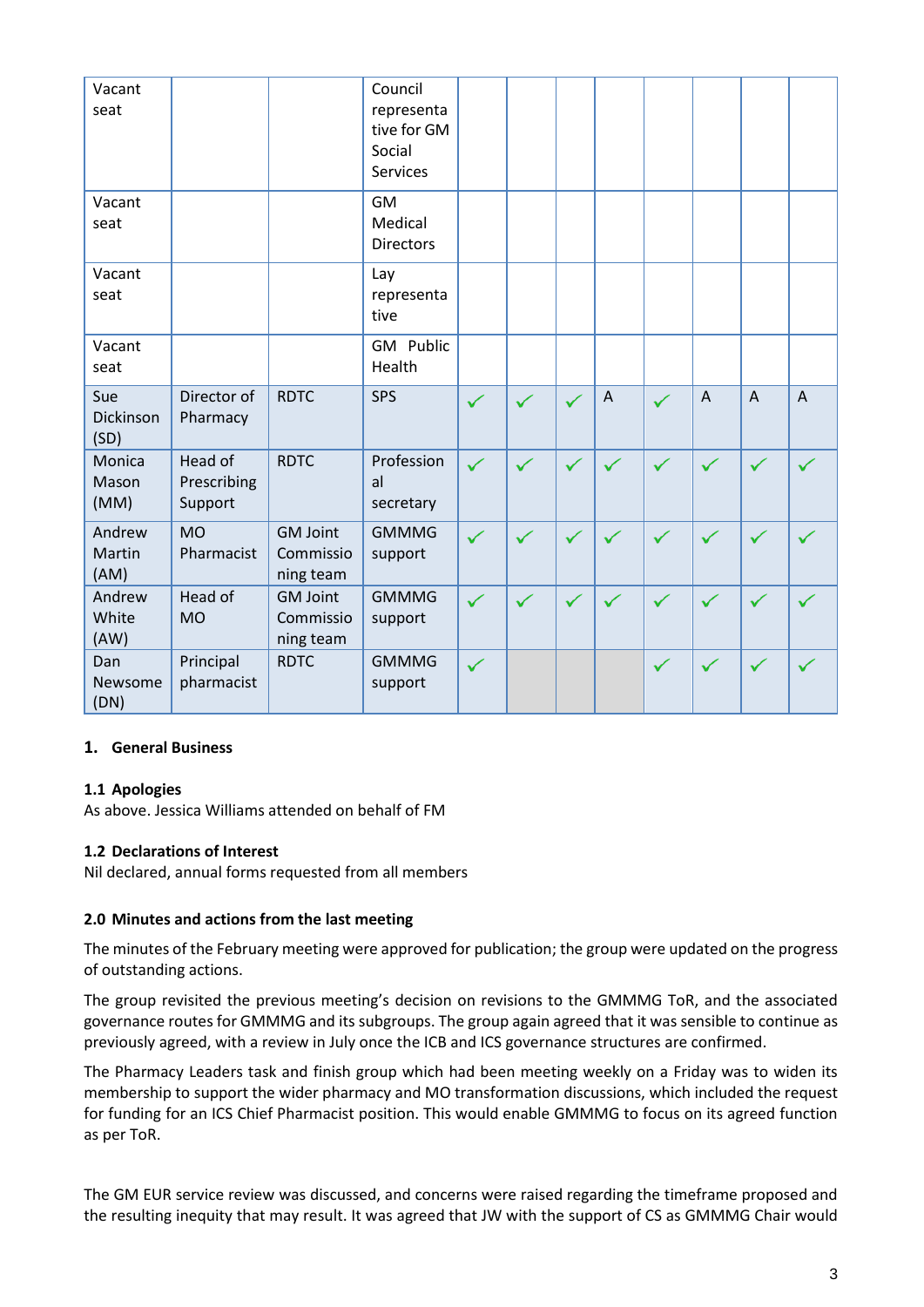ensure that this proposal is taken before the primary care cell, and a task and finish group would be convened if considered necessary.

## **3.0 Subgroup decisions for ratification**

GMMMG ratified the recommendations made by its subgroups which are below the financial threshold for full GMMMG deliberation (<£200k per year in any of years 1 to 5). These will be published within the GMMMG formulary and associated GMMMG website pages, and a summary made available to CCGs to support update on their prescribing systems.

The following decisions exceed the GMMMG threshold for approval, and will be submitted to DoCs and CFOs for approval and action to implment GM wide:

Trurapi – Insulin aspart biosimilar. GMMMG recommend that this agent is added to the GMMMG formulary as first line rapid acting insulin suitable for primary care prescribing. Trurapi is a biosimilar of Novorapid and has demonstrated comparable efficacy and safety to the reference product. GMMMG recommended that Trurapi should replace Apidra and Insulin Lispro as the first-choice rapid acting insulin analogue for the treatment of diabetes mellitus in adults, adolescents and children aged >1 year of age. A largescale switch from Novorapid to Trurapi is not advocated by GMMMG but they support an individual patient level switch, in line with NICE NG17, following a shared decision-making process with the patient and/or carer. Potential recurrent savings to primary care prescribing budgets of £1.1m per year may be realised once this staggered switch is implemented from Novorapid.

Haloperidol 500microgram tablets. GMMMG noted the large price increases for this product, following the discontinuation of Serenace in 2020, and agreed to assign a Do Not Prescribe (DNP) status (criterion 2: Drug is clinically effective but more cost-effective products are available, which includes products that have been subject to excessive price inflation).

GMMMG did not believe there to be any clinical concerns in recommending a switch to the oral liquid. The total Greater Manchester annual primary care spend on haloperidol 500microgram tablets Sep 20 – Aug 21 was £926k. There is potential to save £880k per year with a complete switch to haloperidol 5mg/5ml liquid. This was recommended to localities to action.

**Action:** GMMMG to submit the necessary decisions as above to DoCs and CFOs for approval; the formulary will be updated to reflect the decisions made

#### 4.0 **Revised GMMMG primary care rebate scheme framework**

At the request of community pharmacy colleagues this item was deferred to the next meeting to enable further comments to be considered. The group also discussed the role of GMMMG in supporting this framework within the new ICS, it was agreed that the incoming ICS CP should lead this discussion with the ICB.

**Action:** AM to seek consider comments made by community pharmacy colleagues and return item to next available meeting

#### **5.0 GM Asthma Pathway**

GMMMG considered the recently revised Greater Manchester Asthma Management Plan from 2018, reflecting revisions to national NICE guidance NG80 (published 2017, updated 2021).

The plan supported the work of the Health and Social Care Partnerships "GM Inhalers and Environment Steering Group" to support the GM commitment to becoming net zero for carbon emissions by 2038, through the inclusion of "lower carbon" inhaler options in this management plan. Alongside the GM COPD management plan which was revised in November 2021 and the GMMMG Tobacco Dependency Treatment guideline, which was published in February 2022, the asthma management plan aims to improve respiratory